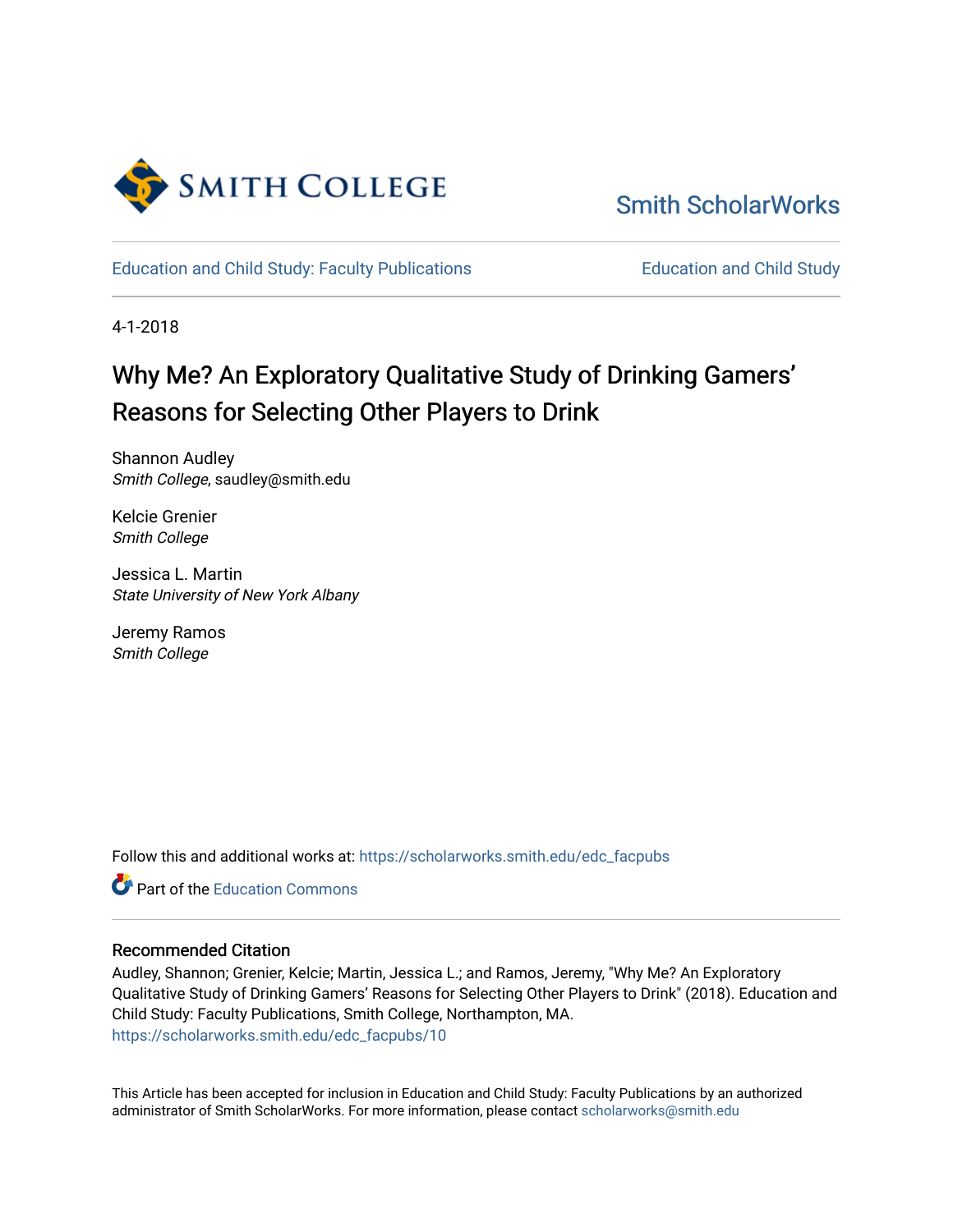# Why Me? An Exploratory Qualitative Study of Drinking Gamers' Reasons for Selecting Other Players to Drink

Emerging Adulthood 2018, Vol. 6(2) 79-90  $@$  2017 Society for the Study of Emerging Adulthood and SAGE Publishing Reprints and permission: [sagepub.com/journalsPermissions.nav](https://us.sagepub.com/en-us/journals-permissions) [DOI: 10.1177/2167696817703256](https://doi.org/10.1177/2167696817703256) [journals.sagepub.com/home/eax](http://journals.sagepub.com/home/eax)

**SSAGE** 

Shannon Audley<sup>l</sup>, Kelcie Grenier<sup>l</sup>, Jessica L. Martin<sup>2</sup>, and Jeremy Ramos'

#### Abstract

A drinking game (DG) is a high-risk drinking activity because it consists of rules that facilitate heavy drinking. The opportunity to select another player to drink is a feature of certain games, which makes DGs unique among other high-risk drinking activities. Thus, the present study's aims were to examine the primary reasons why DG participants select another player to drink and why someone believes she or he was selected. We collected qualitative, online responses to open-ended questions about the personal qualities that increase players' chances of being selected to drink while playing a DG ( $N = 409$ ; emerging adults ages 18–25 years; 54.3% women; 41.6% noncurrent college students). Overall, most participants reported perceived personality qualities, followed by a desire for interaction or alcohol consumption, as the primary reason that players are selected, why they are selected, and why they select other players to drink. Implications for practice and future research directions are briefly discussed.

### Keywords

drinking games, selecting, alcohol use, college students, emerging adults

Emerging adults are at risk of heavy alcohol use (Andrews & Westling, 2016; Merrill & Carey, 2016), and participation in drinking games (DGs) can contribute to this risk. Grossbard, Geisner, Neighbors, Kilmer, and Larimer (2007) conducted a large multisite study and found that nearly half of the students in their college sample participated in a DG at least once in the past year (see also Zamboanga et al., 2014). To our knowledge, there are no published reports on DG prevalence rates for noncollege-attending emerging adults, representing a gap in the literature. DGs can be characterized as a high-risk, social drinking activity because they consist of rules that are often designed to promote heavy drinking (Zamboanga et al., 2013). According to LaBrie, Ehret, and Hummer (2013), some games only require that players agree on a set of rules that will determine when and how much to drink (e.g., communal games like Never Have I Ever), but other games also have rules that allow players to assign drinks to another participant (e.g., targeting games like *Quarters*). Thus, depending on the game, some players can select certain players to drink more (Green & Grider, 1990; Murugiah & Scott, 2014), and this might occur as a means to get them inebriated in order to make sexual advances on them (Borsari, 2004; cf. Johnson & Stahl, 2004). Targeting games may be a particularly risky form of drinking behavior since, by rule, individuals who are selected to drink must consume the alcohol mandated by another player or face possible game-related and social consequences associated with breaking game rules.

Emerging adulthood is a unique developmental period with several factors that are theorized to influence this age-group's increased engagement in risky behaviors, such as alcohol use, and and may also help explain this group's attraction to DGs. Some of these factors include freedom from social control (e.g., parents and other authority figures), seeking novel experiences, developing social identity, and identity confusion, which can contribute to use of alcohol and other substances (Arnett, 2005). Given these points, it is possible that involvement in DGs may represent an attempt to identity exploration and a way to experiment with novel ways to drink. Because there are well over 100 different kinds of DGs, this drinking activity provides many different ways to consume alcohol in new and exciting ways. Indeed, one of the subscales on the Motives for Playing Drinking Games Measure (Johnson & Sheets, 2004; see also Zamboanga et al., 2017) is novelty (sample item: "Because it is a new experience"). Expanding one's social network is another important activity during emerging adulthood (Arnett,

#### Corresponding Author:

Shannon Audley, PhD, Department of Education and Child Studies, Smith College, Northampton, MA 01063, USA. Email: saudley@smith.edu

<sup>&</sup>lt;sup>1</sup>Department of Education and Child Studies, Smith College, Northampton, MA, USA

 $^2$ University at Albany, State University of New York, Albany, NY, USA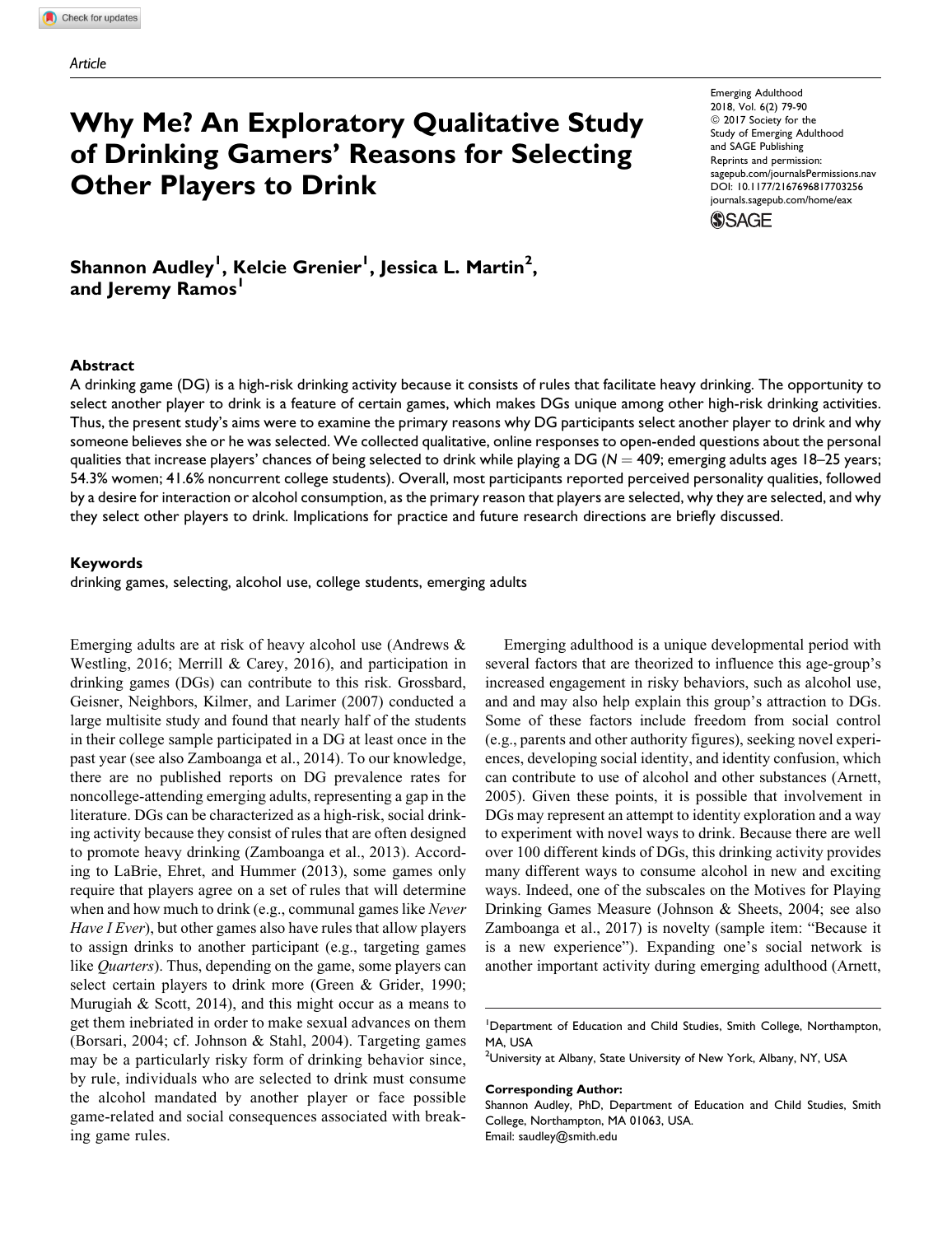2000). As DGs are, by definition, social drinking activities (Zamboanga et al., 2013), they can provide a mechanism in which one can build and expand social relationships. For example, choosing a teammate or an opponent, or selecting another person to drink during DGs, may provide means for initiating specific desired social interactions and help emerging adults expand their peer network.

Because playing DGs typically involves heavy alcohol consumption and rapid inebriation, research with college-attending emerging adults suggests that participation in this activity is linked to negative alcohol-related outcomes (e.g., Fairlie, Maggs, & Lanza, 2015; Pedersen & LaBrie, 2006; Zamboanga et al., 2010). Research suggests that college-attending emerging adults' awareness of the possible health risks involved in consuming large amounts of alcohol (e.g., passing out) does not seem to discourage them from playing DGs (Polizzotto, Saw, Tjhung, Chua, & Stockwell, 2007). In fact, some students reported viewing the negative consequences they experienced as "badges of honor" (Polizzotto et al., 2007). These findings may be related to the idea that emerging adults typically experience great optimism and high expectations for what lies ahead and, thus, may have decreased perceptions of personal risk for negative consequences that can result from using alcohol or other substances (Arnett, 2005).

Previous research has considered some of the potential risks that assigning drinks to others poses for vulnerable emerging adult drinking gamers (e.g., individuals may be targeted for intoxication and sexual assault as a result of being too inebriated to consent; Johnson & Stahl, 2004). However, no studies have examined the specific reasons regarding why a DG player might select another player to drink. One recent qualitative study with a sample of female college students conducted by Murugiah and Scott (2014) offers some insight into the issue of selecting other players to drink while playing a DG. Some participants in their study reported that players could team up on another player who they perceive as a "lightweight drinker," while others reported choosing another player to drink as "payback" for having selected them to drink previously. As social motives can influence drinking patterns in emerging adults (Cooper, Kuntsche, Levitt, Barber, & Wolf, 2015), it is possible that similar socially related motives may also influence a person's decision to select a player to drink in a DG. The present qualitative study addresses this gap in the DGs literature by exploring the individual and social characteristics that might influence DG players when selecting another player to drink. The study includes both college-attending and nonattending emerging adults since despite college attendance, emerging adults share similar characteristics that contribute to their increased involvement in risky behaviors such as substance use (Arnett, 2000), and little is known about noncollegeattending emerging adults' involvement in DGs.

The social appeal of DGs among emerging adults, particularly "targeting games," coupled with the high prevalence of DGs and the health risks associated with these games warrants the need to further understand proximal factors that contribute to making this activity particularly risky. Better understanding

the specific motives for selecting others to drink could help reduce participation in targeting DGs and the associated negative consequences by making players aware of such motives and how being selected to drink can potentially place them at increased risk for intoxication and potentially serious negative consequences. Using both an inductive and deductive exploratory qualitative analytic approach, the present study aimed to examine the primary reasons why a DG player would select another participant to drink and why someone believed she or he was selected to drink. Given the dynamic and interactive nature of DGs, we asked participants to reflect across multiple interaction domains: Domain 1 (what personal qualities/characteristics might increase a player's chances of being selected to drink), Domain 2 (what personal qualities/characteristics have led others to select you), and Domain 3 (what personal qualities/characteristics of another player influence you to select someone to drink). We also conducted additional tests to explore the possibility that men and women, or current and noncurrent college-attending emerging adults, would report having different reasons for selecting other players and/or having different notions of other players' reasons for selecting them to drink. The lack of research on assigning drinks to players in the context of a DG and the exploratory nature of this qualitative investigation precluded us from advancing any specific hypotheses regarding the reasons that participants would report for selecting another player to drink orthe reasons that someone thought she or he was chosento drink.

# Method

# Participants and Procedures

Participants were derived from a sample of 434 U.S. emerging adults between 18 and 25 years of age ( $M_{\text{age}} = 22.83$ ,  $SD_{\text{age}} =$ 1.80) who completed open-ended questions pertaining to the personal qualities that they think would influence players to assign drinks to another participant in a DG (see the participant flowchart). The sample was recruited from Amazon's Mechanical Turk (MTurk; Buhrmester, Kwang, & Gosling, 2011) from April until the end of May 2015. MTurk is a national/international online labor market that consists of employees who are paid to complete online tasks and questionnaires. Participants completed an anonymous online questionnaire in Qualtrics (average time of completion was 10 min). In order to be eligible to participate in the study, participants had to (a) be between 18 and 25 years of age, (b) be a current drinker (i.e., consumed an alcoholic beverage at least once in the past month), (c) have played a DG at least once in the last month, (d) have an approval rate of greater than or equal to 95% for all prior work, and (e) be currently residing in the United States. After accepting the task from the Mechanical Turk website, participants were directed to a consent page that described their rights as research participants and provided the researchers' contact information. Participants had to confirm that they met all of the eligibility criteria for the study and that they understood the information that had been provided before they were given access to the survey. Participants were compensated US\$0.50 for completing the survey and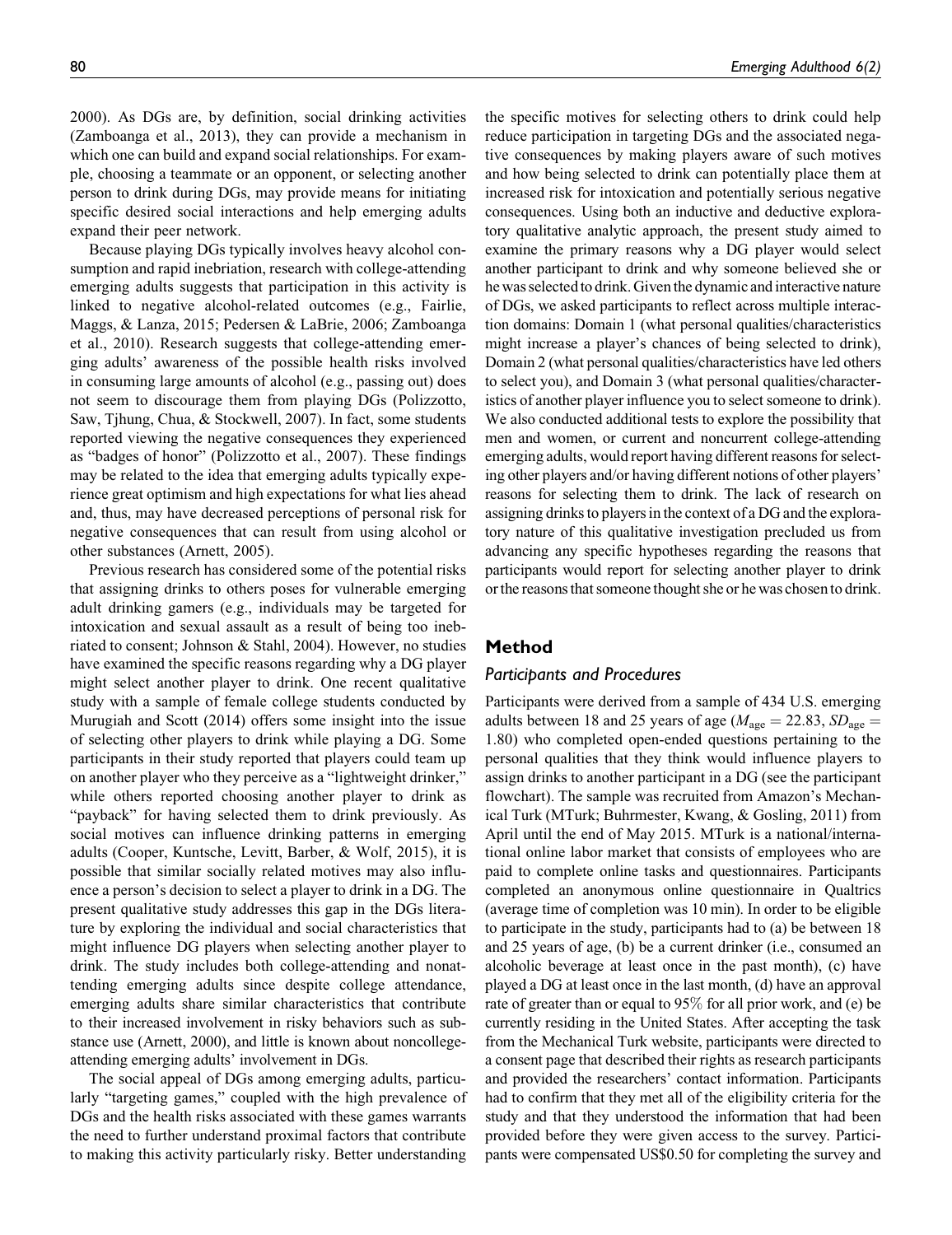were assigned a unique completion code to prevent participants from retaking the questionnaire.

Of the 434 initial responses to our open-ended questions pertaining to players' reported reasons for assigning drinks to other participants in the context of a DG, only 409 participants received a completion code and were retained for the study. Participants who closed the survey page before completion did not generate a code and were not retained. In addition to offering a sizable participant pool, MTurk provides researchers with access to study participants from diverse backgrounds (Paolacci & Chandler, 2014). Based on data analysis, the present sample is somewhat diverse with respect to race/ethnicity (74.8% White, 9.5% Black, 7.3% Asian, 5.6% Hispanic, and 2.7% Other), gender (54.3% women and 45.7% men), and college student status (58.4% currently attending college, with 17.2% currently attending a 2 year college, and 41.6% noncurrently attending). With respect to gender by college status, 59.5% of females and 57.2% of males were currently enrolled in college. Participants who were not currently attending college ( $M = 23.60$ ,  $SD = 1.43$ , range  $= 20-25$ ) were slightly older and had a more restricted age range than those currently attending college ( $M = 22.28$ ,  $SD = 1.83$ , range = 18– 25).

In the present study, we used participants' responses to the demographic questions and Number 1 ranked answers to the following three open-ended questions: "Briefly describe the top three (in rank order; e.g., #1, #2, #3) personal qualities or characteristics that you think can increase a participant's chances of being selected to drink while playing a DG" (Question 1 [q1]:  $n = 401$ ); "In your opinion, what personal qualities or characteristics have led other players to select you to drink during a DG? Please list and briefly describe your top three responses in rank order e.g., #1, #2, #3" (Question 2 [q2]:  $n = 399$ ); and "Briefly describe the top three (in rank order; e.g.,  $\#1, \#2, \#3$ ) personal qualities or characteristics of another player that influenced your decision to select that player to drink during a DG" (Ouestion 3 [q3]:  $n = 400$ ). Because we were mainly interested in exploring the primary characteristics that increased players' chances of being selected to drink while playing a DG, we only coded the top ranked response.

However, to further ensure validity of the data, we coded a subset (72%) of the second and third responses of each question and found that the response patterns were similar to that of the top response, indicating data saturation (Morse, 1995). In the survey, we defined a DG (see Zamboanga et al., 2013) as a "social drinking activity that is (a) governed by a set of specific rules that specify when players should drink and how much alcohol to consume, and (b) requires players to perform some kind of physical and/or mental task" (p. 682). The institutional review board at the senior author's institution approved the protocol for this study.

## Coding and Analysis

## Stage 1

The first stage of coding and analysis involved establishing the units of analysis and identifying the major codes. The unit of the analysis was the individual, with codes applied across all responses. Because participants were asked about the personal qualities that increased the likelihood of being selected to drink for different individuals across the three questions, the responses were not summed or averaged across the individuals. The responses were coded following the procedure outlined by Syed and Nelson (2015). In the first stage, we used an inductive coding scheme (Chi, 1997). Two authors became familiar with the data by reading through de-identified responses to all three questions, including the top response, the second response, and the third response to each question. In order to ensure data saturation in the creation of the codebook (Taylor & Trujillo, 2001), all participants' responses, including the first, second, and third response, whether or not they were given an MTurk completion code, were included  $(N = 434)$ . This ensured that subsequent use of the data (i.e., for reliability, then for coding) yielded no need for additional codes. This resulted in a total of 3,812 responses with (a) 1,287 responses for q1 (what characteristics might increase the chances that others are selected), (b) 1,253 responses for q2 (what characteristics might increase the chances that you are selected), (c) 1,272 responses for q3 (what are the characteristics about another player that might increase the chances that you select her or him to drink). Responses were no longer than a sentence and most were two to three words, such as "good coordination" or "fun and outgoing."

# Stage 2

In the second stage, a working codebook was created based on the data coding techniques that are used when a topic is novel and when a codebook is yet to be developed (Harris & Walton, 2009; Syed & Nelson, 2015; Wainryb, Brehl, Matwin, Sokol, & Hammond, 2005). The second and third authors completed multiple readings of the data. Afterward, they identified what constituted common and unusual responses to the questions and used them to develop nine inductive codes (i.e., personality qualities, intoxicated personality qualities, relationship based, attraction based, status and reputation, player-dictated competition, alcohol tolerance, type of drinker, drinking style) that could be reliably coded. Following the creation of these codes, the definitions were refined for clarity, comprehensiveness, and ease of use, and the final codebook included both examples and nonexamples (i.e., do not code if participants said  $x$  or reported  $y$ ).

## Stage 3

In the third stage, responses were coded following a "master coder" approach (Syed & Nelson, 2015), with all coders blind to the individual characteristics of the respondents. The second author trained a naive coder and intercoder reliability was then established between them using 20% of the responses. All disagreements during reliability were resolved via discussion and consensus, and responses were coded as mutually exclusive. A total of 1,200 top responses across the three questions were reliability coded (q1:  $n = 401$ , q2:  $n = 399$ , q3:  $n = 400$ ).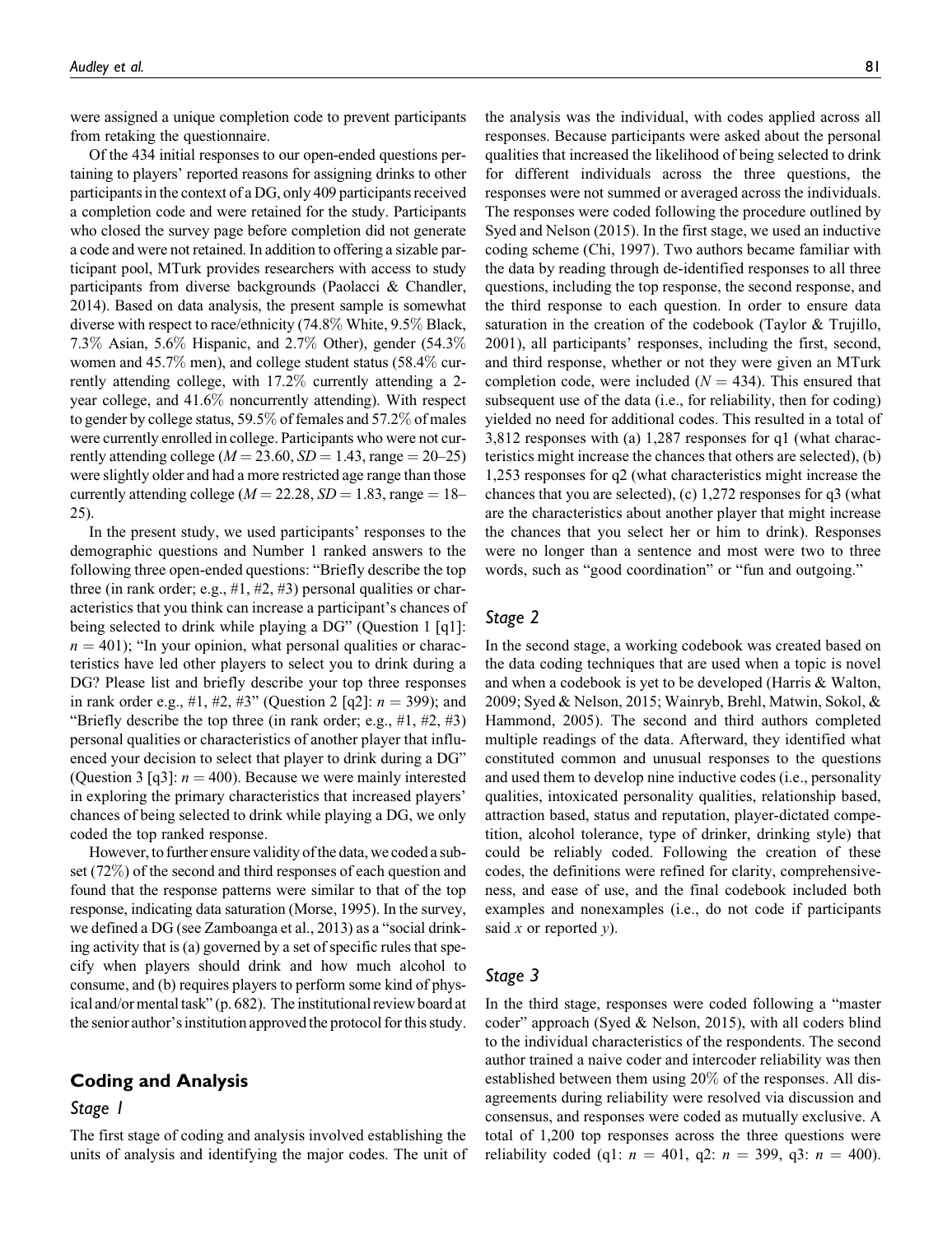Coding ks for the inductive codes are reported with the descriptions of the deductive categories reported in Stage 4.

## Stage 4

Finally, after the responses were reliably and inductively coded, we took a deductive approach (Saldaña, 2015) to create a conceptual categorical framework for our codes by drawing on both the personality/social psychology and the DG literatures to help guide our data analyses and interpretation. First, by definition, DGs are designed to facilitate intoxication (see Zamboanga et al., 2013). Being mindful of the drinking situation that they are in, some players may select a participant to become inebriated by paying attention to the manner in which that individual drinks (e.g., drinks fast or chugs, "nurses" a drink) or by trying to discern that person's tolerance levels and the kind of "drunk" (e.g., fun drunk) she or he might be. Intuitively, sobriety would not be in harmony with one of the primary aims of playing a DG (i.e., to "buzzed" or intoxicated) and as such, other players might select another participant to drink because she or he does not seem "buzzed" or intoxicated enough. This may be particularly relevant to newcomers who are likely to be sober compared to current players and may therefore be chosen to drink, so that they can "catch up" with the rest of the players (Borsari, 2004).

Second, there are also a number of social interaction processes that could influence participants to assign a drink to another player. A player might select another participant because she or he wants to interact with and develop some type of social bond with that person. Conceivably, DGs can serve as a "vehicle to promote social connections" (Kilmer, Cronce, & Logan, 2014, p. 412). The reasons for these social interactions are likely to vary and can include, but are not limited to, having had a previous relationship with that player (cf. Rubin, Bukowski, & Parker, 2006), finding that participant attractive and/or wanting to interact with that person for platonic or sexual reasons (cf. Lemay, Clark, & Greenberg, 2010), and/or having some kind of social status (e.g., popularity) within the group (cf. Dijkstra, Cillessen, Lindenberg, & Veenstra, 2010).

Third, research suggests that people make inferences about others based on their perceptions of the personality attributes of those individuals (Fiske, 1993). Conceivably, in the context of a DG, players' perceptions of other participants' personality characteristics can influence how they might behave toward those players. For instance, a player might choose another participant to drink because she or he possesses personality attributes that could enhance the social ambiance of DG (e.g., fun and outgoing). On the flip side, a player might attempt to "take out" or retaliate against a participant who possesses unfavorable characteristics (e.g., loud and boisterous) that could compromise the social atmosphere by selecting (or perhaps even targeting) her or him to drink.

Fourth, some situations may require participants to make quick social decisions when selecting another player to drink. Thus, conceivably, stereotyping (see Nosek et al.,

2007) could occur to the extent that individuals may use peripheral characteristics like gender or race, particularly in situations where a player might not know some of the other participants very well, to assist in their decision to assign a drink to another player (e.g., picking someone to drink simply because that person is a female and is perceived to have a lower alcohol tolerance than a male).

Two of these categories, personality attributes and social interaction, are likely to be particularly salient for emerging adults, as this developmental period is characterized by identity exploration (Arnett, 2000) and selection by peers may influence or reinforce sense of self (e.g., I was selected because I am funny). In addition, this is a time when individuals are renegotiating their relationships with friends, family, and romantic partners (see Collins & Madsen, 2006), and selection of others could provide opportunities for new and expanded social interactions.

Taken together, both the different ways that social interaction processes might influence drinking gamers' reasons for selecting another player to drink, and the deductive approach that we took to examine our data, allowed us to arrange our inductive codes into four literature-based categories: (a) alcohol consumption, (b) desire for interaction, (c) perceived personality, and (d) peripheral characteristics, which were the focus of our analysis, and one unexpected emergent category, competition (see Table 1 for descriptions and specific examples of our inductive codes and their broader literature-based categories).

# Four Literature-Based Categories and One Emergent **Category**

Alcohol consumption. The category of "alcohol" addressed responses that referenced alcohol use, drinking, or the effects and consequences of drinking alcohol ( $\kappa = .98$ ). Each response was coded for the presence or absence of three alcohol-related selection codes: (a) tolerance (i.e., high tolerance, low tolerance;  $\kappa = .96$ ), (b) drinking style (i.e., wants to drink, too sober, dislikes drinking;  $\kappa = .91$ ), and (c) type of drinker (i.e., heavy drinker, experienced drinker, quick drinker;  $\kappa = .66$ ).

Desire for interaction. The "desire for interaction" category addressed responses that referenced explicit and implicit desire for interactions with others. Each response was coded for the presence or absence of three codes: (a) relationship based (e.g., friend, know well;  $\kappa = .93$ ), (b) attraction based (e.g., attractive gamer, potential sexual partner;  $\kappa = .94$ ), and (c) status and reputation (e.g., popular, social status;  $\kappa = .93$ ). With respect to coding attraction-based responses, we coded only for explicit references to attraction, such as "hot," "sexy," and "get person's clothes off." Although there were instances where participants referenced body parts (e.g., breasts), we did not code these responses as attraction because attraction could not be assumed.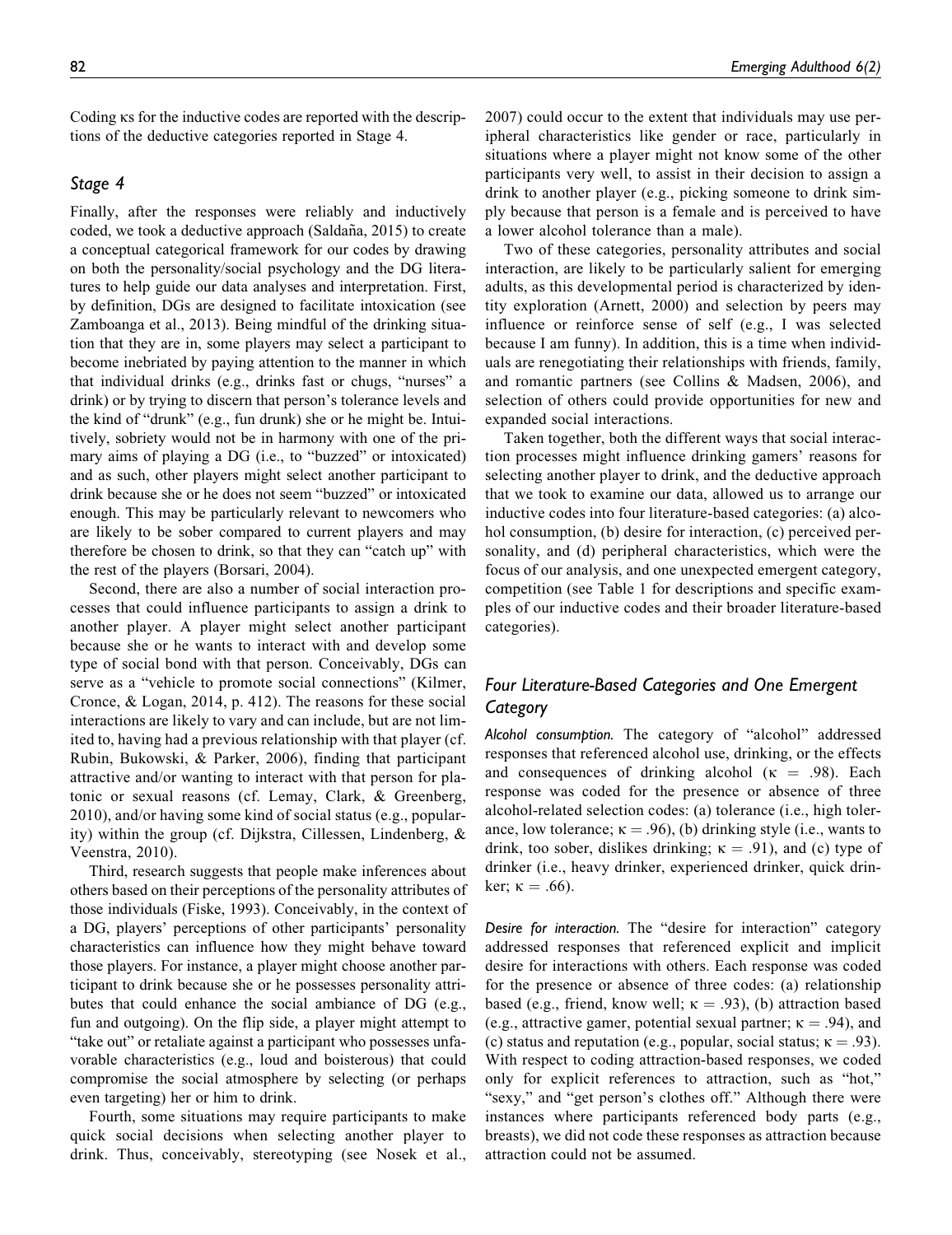| Category                                  | Codes                          | Description                                                                                                                                                                                                                                                                                                                               | Specific Examples                                                         |  |  |  |
|-------------------------------------------|--------------------------------|-------------------------------------------------------------------------------------------------------------------------------------------------------------------------------------------------------------------------------------------------------------------------------------------------------------------------------------------|---------------------------------------------------------------------------|--|--|--|
| Alcohol consumption                       | Tolerance                      | References to the participants' tolerance, including their ability Lightweight; able to hold their<br>to hold their alcohol                                                                                                                                                                                                               | liquor                                                                    |  |  |  |
|                                           | Drinking style                 | Captures the intended purpose and comfort level with drinking.<br>This includes both the current and intended state of the<br>individual, especially when referencing intoxication                                                                                                                                                        | Wants to get hammered; has to<br>drink more; doesn't want to<br>get drunk |  |  |  |
|                                           | Type of drinker                | Players are chosen based on the type of drinker they are. They Drinks a lot; does not usually<br>may be chosen for the amount they typically consume in a<br>drinking occurrence, their past experience with drinking, or<br>the speed with which they consume alcohol                                                                    | drink; fast drinker; nurses a<br>drink                                    |  |  |  |
| Desire for interaction Relationship based |                                | Reasons that are interpersonal, or more one-on-one<br>interactions. These reasons may be platonic, because of a past<br>history, or because of interest that is not overtly sexual                                                                                                                                                        | Interesting; friend; our<br>relationship                                  |  |  |  |
|                                           | Attraction based               | Selected because they are perceived as being attractive, the<br>person who is choosing perceives an attraction, or the gamer<br>is otherwise deemed a likely or ideal romantic and/or sexual<br>partner                                                                                                                                   | Get the clothes off another<br>player; hot                                |  |  |  |
|                                           | Status and<br>reputation       | Chosen due to the social hierarchies and forces that are in effect Social status; reputation<br>during drinking games such as the player's group status,<br>behaviors that are facilitated by group status, or any status<br>designations and behaviors that are specific to group<br>interactions                                        |                                                                           |  |  |  |
| Peripheral<br>characteristics             |                                | Group membership Gamer is chosen because of an affiliation with a group or<br>identity related to gender, race, ethnicity, Greek<br>membership, age, and so on, by either the chosen player or<br>the player who is selecting                                                                                                             | Because he is a guy; I am Irish                                           |  |  |  |
|                                           | Physicality                    | Player is chosen due to physical characteristics that are readily Stature; mustache<br>apparent to other gamers                                                                                                                                                                                                                           |                                                                           |  |  |  |
|                                           |                                | Perceived personality Personality qualities This category is designed to capture qualities, characteristics,<br>and behaviors that the gamer possesses and is independent of<br>both their interactions and status within a group, and their<br>personality when drinking                                                                 | Extroverted; funny; dominant;<br>cocky; shy                               |  |  |  |
|                                           | Drunk personality<br>qualities | Drinker personality; captures the perceived "type of person"<br>that the gamer becomes under the influence of alcohol                                                                                                                                                                                                                     | Fun drunk; mean drunk; loud<br>drunk; quiet drunk                         |  |  |  |
| Competition <sup>a</sup>                  |                                | Responses that are directly related to the game but also involve Coordinated; good aim; skilled<br>specific selection of a gamer for reasons related to the playing<br>of the game. The target may play well with teammates, have a<br>desired behavior when losing, or possess particular<br>experience or skills with the game underway | at beer pong; focused                                                     |  |  |  |

Table 1. Descriptions of the Categories and Codes of Selecting Reasons.

<sup>a</sup>Unexpected emergent fifth category.

Peripheral characteristics. The "peripheral characteristics" category addressed responses that are considered more objective in nature but are not directly related to DG performance. Each response was coded for the presence or absence of two codes: (a) physicality (e.g., body size and body parts;  $\kappa = 1.00$ ) and (b) group membership (e.g., gender, ethnicity;  $\kappa = .77$ ).

Perceived personality. The "perceived personality" category addressed responses that referenced personality traits both when sober and when intoxicated. Each response was coded for the presence or absence of two codes: (a) personality qualities (i.e., extrovert, assertive;  $\kappa = .98$ ) and (b) drunk personality qualities (i.e., fun drunk, loud drunk, mean drunk;  $\kappa = .80$ ).

Competition (emergent category). The "competition" category addressed responses that referenced game rules, types of games, and performances (both physical abilities and mental aptitude) in games, independent of alcohol consumption ( $\kappa =$ .94). These responses were directly related to the game but also involved selecting another player for reasons related to playing the game, which included playing well with teammates (e.g., team player), exhibiting a desired behavior when losing (e.g., not a sore loser), or possessing particular experiences or skills with the game underway (e.g., is skilled at beer pong, good aim, coordinated). These responses were not related to selecting another player to drink in the context of targeting games but rather choosing a DG teammate or opponent during competition-type DGs.

### Other Categories

In addition to the aforementioned categories, we created an "other" category that included the responses that were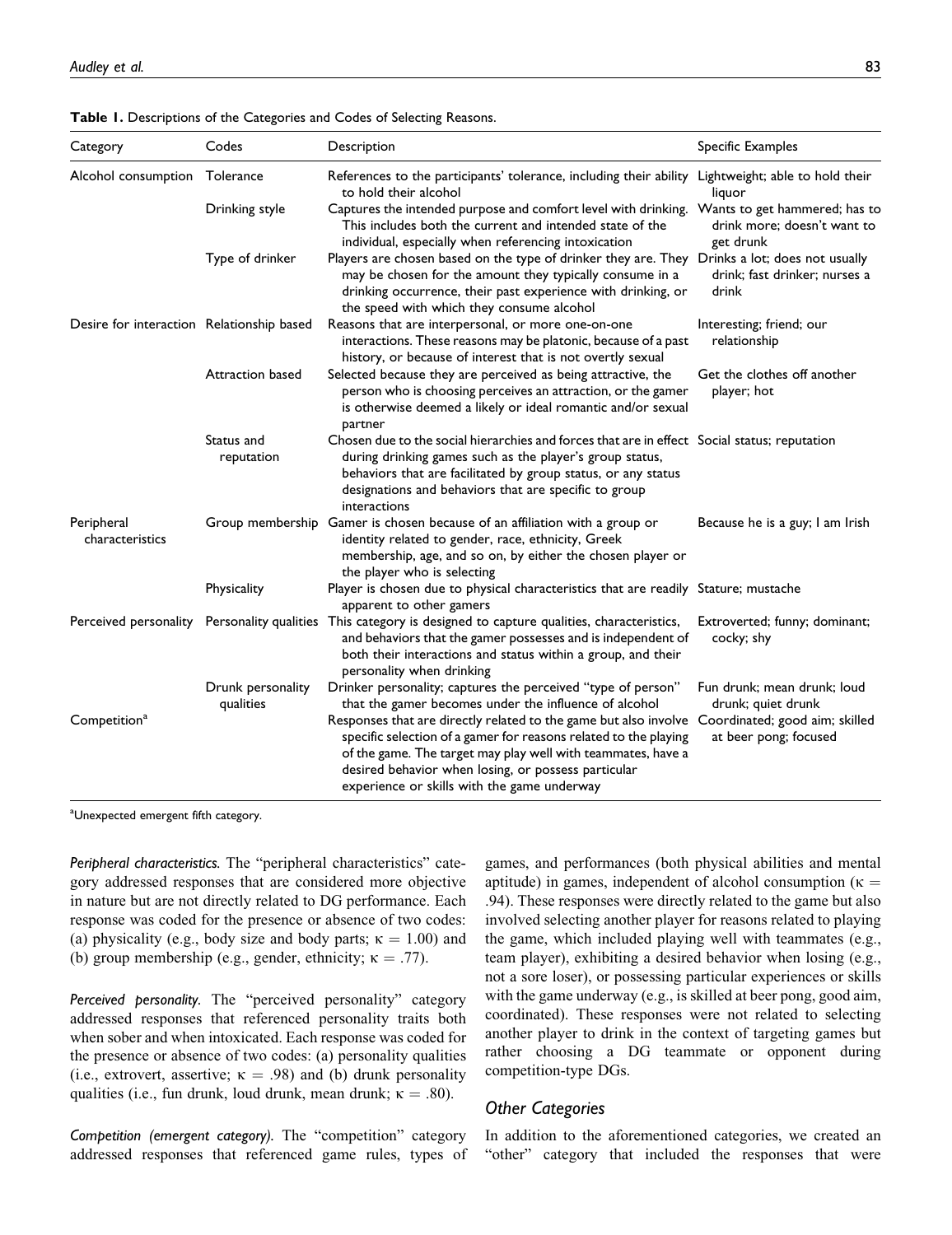

Figure 1. Percentage of participants' individual codes by question type. These percentages reflect participants' top reasons for selecting. The category of competition was not included, as it did not reflect reasons for selecting. Percentages are rounded for ease of presentation and may not add up to 100%.

individually coded as other because either they did not fit into the other 12 established codes or they were difficult to code. These included responses such as "faith" or which seemed to be contextually based on the rules of the game such as "the game rules" or which "depend on who has the card" ( $\kappa$  = .84). This category was not used in the final data analysis and represented 5.0–6.0% of all responses (ns for this category ranged from 20 to 24), which is common in this type of coding (Wainryb et al., 2005).

# Variations Across Questions and Demographic **Differences**

Once we completed the coding, we conducted Cochran  $Q$  tests across each question to determine whether the proportion of responses for each question was statistically different from each other. In addition, we conducted  $\chi^2$  analyses for each question to explore whether gender and college student status would be linked to each category. Given that women may be at risk for being selected by men in order to get them drunk, therefore making it easier for men to make sexual advances on them due to their loss of inhibition and/or inability to consent (cf. Borsari, 2004; Johnson & Stahl, 2004), it is possible that men and women would differ with respect to their reasons for selecting others to drink and/or their perceptions as to why

they were targeted to drink. Since it is also possible that relationships among DG players may differ across college and noncollege contexts (e.g., college parties may be attended by strangers and/or casual acquaintances), we also might expect to find differences in their reasons for assigning a drink to another player as a function of college student status. Such gender and context differences would be important to consider for targeted prevention and intervention programming. Because our interest was on understanding selecting other players during targeting games, we did not conduct further statistical testing on the emergent category competition, as its responses were related to choosing DG teammates and opponents in nontargeting-type games, not selecting another person to drink.

### Results.

Personal qualities/characteristics that can increase a player's chances of being selected to drink while playing a DG  $(n = 377)$ 

Thirty-four percent of participants reported that the top reason people select others to drink entails a player's perceived personality (e.g., extrovert, fun drunk; see Table 1 for descriptions of the categories and their respective codes and Figure 1 for percentages of codes), and 27% indicated that people target others due to competition factors (e.g., good aim, slow response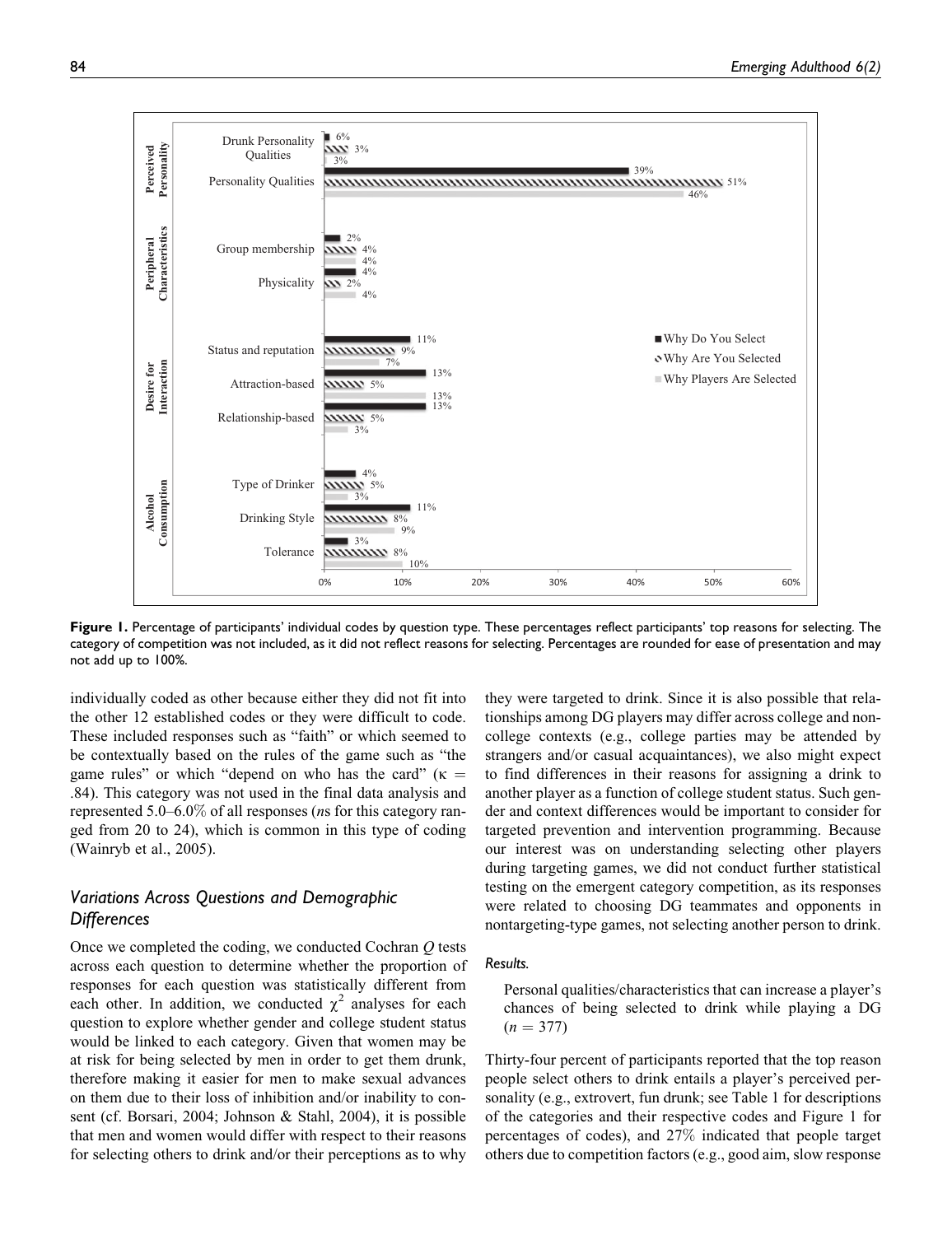|                             | Why Players Are Selected |                 |        |                 | Why Are You Selected |            |                 |                 | Why Do You Select |                     |            |                |        |              |                     |
|-----------------------------|--------------------------|-----------------|--------|-----------------|----------------------|------------|-----------------|-----------------|-------------------|---------------------|------------|----------------|--------|--------------|---------------------|
|                             | Total<br>n               | Gender          |        |                 |                      |            | Gender          |                 |                   |                     |            | Gender         |        |              |                     |
| <b>Coding Categories</b>    |                          | M               | F      | College<br>S    | Status<br><b>NS</b>  | Total<br>n | M               | F               | College<br>S      | Status<br><b>NS</b> | Total<br>n | м              | F      | College<br>S | Status<br><b>NS</b> |
| Alcohol consumption         | 61                       | 34              | 27     | 42              | 19                   | 63         | 33              | 30              | 37                | 26                  | 59         | 31             | 28     | 38           | 21                  |
| Tolerance                   | 28                       | 14              | 14     | 19              | 9                    | 25         | $\overline{13}$ | 12              | 15                | 10                  | 9          | 5              | 4      | 5            |                     |
| Drinking style              | 26                       | 17              | 9      | 17              | 9                    | 24         | 12              | 12              | 13                | $\mathbf{1}$        | 37         | 23             | 14     | 22           | 15                  |
| Type of drinker             | 7                        | 3               | 4      | 6               |                      | 4          | 8               | 6               | 9                 | 5                   | 13         | 3              | 10     | Ħ            |                     |
| Desire for interaction      | 63                       | 21 <sup>a</sup> | $42^b$ | 38              | 25                   | 56         | 33 <sup>b</sup> | 23 <sup>a</sup> | 30                | 26                  | 120        | 50             | 70     | 71           | 49                  |
| Relationship based          | 9                        |                 | 2      | 6               |                      | 15         | 6               | 9               | 8                 |                     | 42         | 27             | 15     | 28           | 14                  |
| Attraction based            | 35                       | 21              | 14     | 20              | 15                   | 15         | Ш               | 4               | 9                 | 6                   | 43         | 22             | 21     | 28           | 15                  |
| Status and reputation       | 19                       | 5               | 14     | $\overline{2}$  |                      | 26         | 20              | 6               | 13                | 13                  | 35         | 14             | 21     | 15           | 20                  |
| Peripheral characteristics  | 24                       | П               | 13     | 20 <sup>b</sup> | $4^{\mathrm{a}}$     | 9          | 12              |                 | 13                | 6                   | 20         | 6 <sup>b</sup> | $14^a$ | 13           |                     |
| Physicality                 | 12                       | 4               | 8      | Ħ               |                      |            |                 | 6               | 4                 |                     | 12         | 4              | 8      | 8            |                     |
| Group membership            | $\overline{12}$          | 7               |        | 9               |                      | 12         |                 |                 | 9                 |                     | 8          | 2              | 6      |              |                     |
| Perceived personality       | 128                      | 73              | 55     | 68              | 60                   | 164        | 88              | 76              | 96                | 68                  | 128        | 69             | 59     | 67           | 6 I                 |
| Personality qualities       | 127                      | 72              | 55     | 67              | 60                   | 154        | 81              | 73              | 90                | 64                  | 126        | 68             | 58     | 65           | 61                  |
| Drunk personality qualities |                          |                 | 0      |                 | $\Omega$             | 10         |                 |                 | 6                 | 4                   | 2          |                |        | 2            | ŋ                   |

Table 2. Number of Participants Reporting Their Top Selecting Reasons Stratified by Gender and College Student Status.

Note. Usable coded n ranged from 375 to 380. M = males; F = females; S = current college student; NS = noncurrent college student. Cells that were statistically significantly larger or smaller than expected by chance, regardless of age, are marked with superscripts, in which "a" denotes "smaller than expected by chance" and "b" denotes "greater than expected by chance."

time). Seventeen percent indicated that players are selected because of their desire for interaction (e.g., friend, attractive, social status) and 16% of participants indicated that players are selected due to alcohol consumption–related factors, such as people's perceptions of the type of drinker that a player might be or their level of alcohol tolerance (e.g., a lightweight or has high tolerance). Finally, 6% reported reasons related to peripheral or demographic characteristics (e.g., gender, fraternity).

The personal qualities/characteristics that have led other players to select you to drink during a DG ( $n = 375$ )

With respect to participants' top reason as to why players might select them to drink, 44% reported reasons related to perceived personality, 19% indicated that they were selected due to competition factors, and 17% indicated that they were selected due to alcohol consumption–related factors. Fifteen percent of the participants reported that they were selected because of desire for interaction. Finally, 5% reported reasons related to peripheral characteristics.

The personal qualities/characteristics of another player that influenced your decision to select that player to drink during a DG  $(n = 380)$ 

Thirty-four percent of participants endorsed perceived personality as the top reason why they selected other players to drink, followed by 32% of participants desire for social interaction. Fifteen percent indicated that they select people due to alcohol consumption–related factors, 14% indicated they select people due to competition factors, and 5% reported reasons related to peripheral characteristics.

## Differences in Selecting Across Questions

We ran a series of Cochran  $Q$  significance tests to determine whether the categories differed according to question type  $(q1$  = personal qualities/characteristics that can increase a player's chances of being selected to drink while playing a  $DG, q2 =$  personal qualities/characteristics that have led other players to select you to drink during a DG, and  $q3$  = personal qualities/characteristics of another player that influenced your decision to select that player to drink during a DG). Across the three questions, there were no significant differences in the proportion of student endorsement for alcohol consumption,  $Q(2) = 0.84$ ,  $p = .67$ , and peripheral characteristics,  $Q(2) =$ 1.33,  $p = 0.51$ . However, there were significant differences in the categories of desire for interaction,  $Q(2) = 46.16$ ,  $p <$ .001, and perceived personality,  $Q(2) = 13.21$ ,  $p = .001$  (see Table 2 for the frequencies endorsed across questions).

Post hoc analysis indicated that for the desire for social interaction category, there were no significant differences in the proportion of responses between q1 and q2; however, the proportion of responses for q3 was significantly higher relative to q1 and q2. For perceived personality, there were no significant differences in the proportion of responses between q1 and q3. However, the proportion of responses for q2 was significantly higher compared to q1; additionally, the proportion of responses for q2 was higher relative to q3. There were also significant differences in the proportion of responses between q1 and q3.

# Demographic Differences in Selecting Reasons

We conducted a series of  $\chi^2$  analyses across the categories to explore possible group differences as a function of gender, and college status, $<sup>1</sup>$  while controlling for age (categorized as</sup>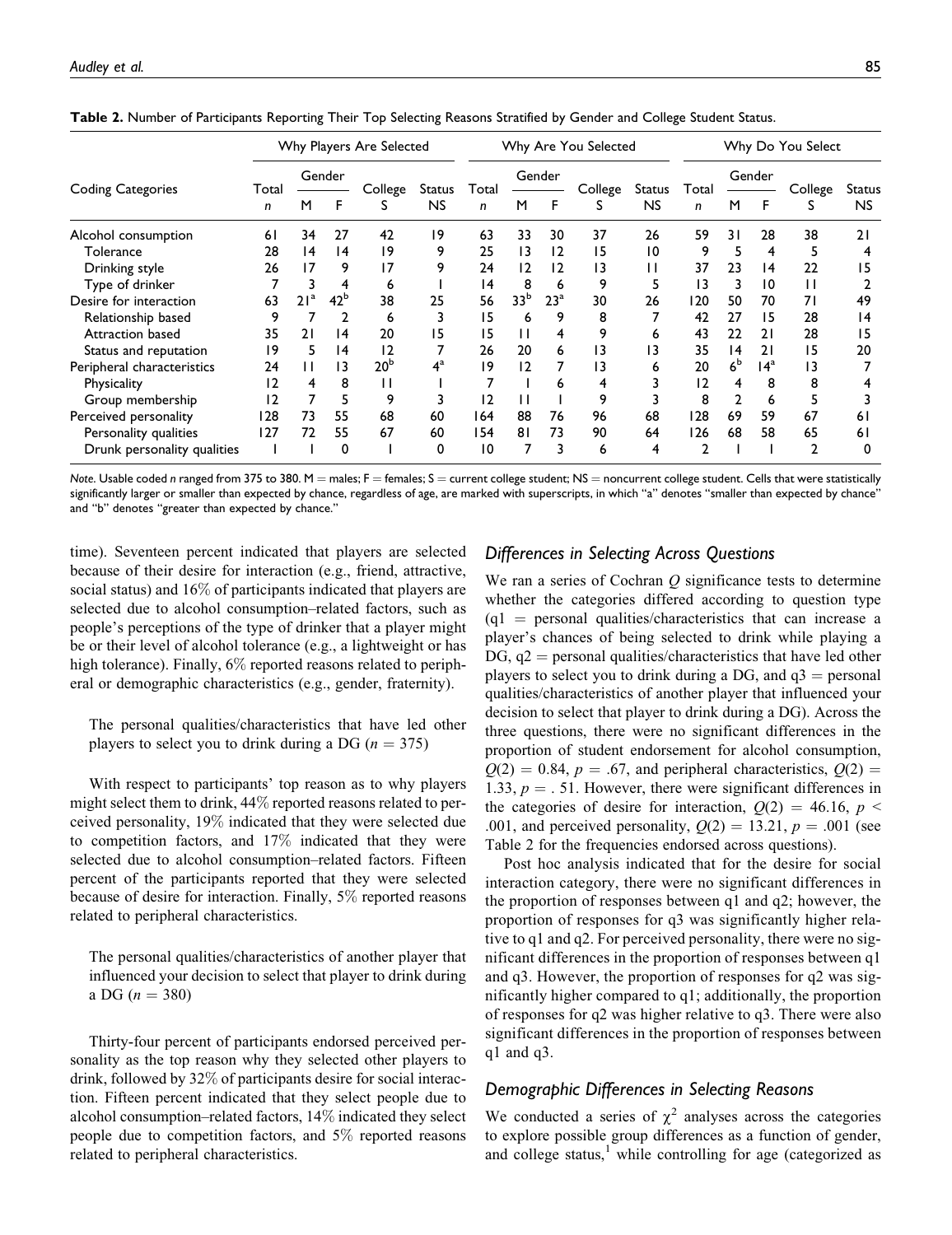underage  $= 18-20$  and legal age  $= 21-25$ ). We included age as a covariate because we wanted to examine college as a context rather than as a proxy for age. We chose legality as our dichotomous split point since the literature suggests reasons for heavy drinking may differ according to whether one is of legal drinking age (Abbey, Smith, & Scott, 1993; Feldman, Harvey, Holowaty, & Shortt, 1999).

For q1 (personal qualities/characteristics that can increase a player's chances of being selected to drink while playing a DG), compared to noncollege students, a higher proportion of college students reported that people were selected because of peripheral characteristics than would be expected by chance,  $\chi^2(1) = 6.66, p = .01$ , Cramer's  $V = .13$ . Furthermore, the proportions differed according to age, with college-attending students over the age of 21 more likely to endorse peripheral characteristics than expected by chance,  $\chi^2(1) = 5.66$ ,  $p =$ .017, Cramer's  $V = .13$ . There was no difference in underage participants regardless of college status,  $\chi^2(1) = 0.64$ ,  $p =$ .42, Cramer's  $V = .12$ . In addition, there was one difference according to gender, with females more likely to endorse selecting for social desire than expected by chance,  $\chi^2(1)$  = 4.55,  $p = .04$ , Cramer's  $V = .11$ . Again, the proportions differed by age, with females over the age of 21 endorsing social desire; there was no difference in gender for students under the legal drinking age,  $\chi^2(1) = 4.80$ ,  $p = .03$ , Cramer's  $V = .12$ .

For q2 (personal qualities/characteristics that have led other players to select you to drink during a DG), we found one statistical gender difference, with males more likely than females to endorse desire for interaction,  $\chi^2(1) = 4.50$ ,  $p = .04$ , Cramer's  $V = .11$ , regardless of age. For q3 (personal qualities/ characteristics of another player that influenced your decision to select that player to drink during a DG), we found that compared to females, males reported that they selected people because of peripheral characteristics than would be expected by chance,  $\chi^2(1) = 5.00, p = .025$ , Cramer's  $V = .11$ ; however, this association only held true for males over the age of 21,  $\chi^2(1) = 4.96, p = .03$ , Cramer's  $V = .11$ . There was no difference in peripheral characteristics and gender in underage drinkers.

# **Discussion**

Emerging adults play DGs despite their awareness of the negative consequences associated with heavy drinking (Polizzotto et al., 2007). The rules of DGs, which are typically designed to facilitate heavy consumption, coupled with the selection aspect of many DGs, can contribute to the overall risk associated with DGs participation. More so, DGs might provide a context in which emerging adults may explore their identity and potentially expand their social networks. To date, we know little about why DG players might specifically choose other players to drink, which is an important information perhaps for purposes of helping reduce the frequency of DG participation and associated negative consequences within the context of existing motivational intervention strategies. The present study addresses these gaps in the literature

by exploring both the characteristics that may influence players to select other players to drink and their beliefs as to why others select them to drink in a sample of current and noncurrent college students. We purposefully included noncurrent college-attending emerging adults (i.e., the forgotten half) in our data analytic sample, given that this is a population that has been and continues to be understudied (Arnett, 2000) and can shed light on whether selection aspects of games are unique to context (e.g., college) or reflect broader developmental experiences of this unique population.

# Reasons for Selecting

Several key points are worth noting regarding the present findings. First, most of the participants reported personality attributes as the primary reason why players select others, why they themselves are selected, and why they select other players. Hence, it appears that players realize that selecting others and themselves being selected are likely to encompass reasons related to perceived personality qualities. Men and women alike acknowledged selecting others and being selected due to personality characteristics that may have little to do with the DG, their drinking style, or their tolerance for alcohol. Perhaps, to some extent, this is reflective of DGs as a social context for exploring one's sense of self.

Second, participants reported selecting others to drink in part because of a desire for interaction. By definition, DGs are a social drinking activity (Zamboanga et al., 2013). Thus, the finding that players selected another participant to drink because of their desire for social interaction (specifically, attraction based and relationship based) is in line with the definition of a DG. Perhaps in the context of a DG, some players might select someone they have had a previous relationship with or find attractive and interesting, or a combination of these factors (cf. Lemay et al., 2010; cf. Rubin et al., 2006). It is also possible that those who place a lot of importance on social lubrication as their motive for playing DGs (Johnson & Sheets, 2004) are hoping to meet new people or are seeking to strengthen existing relationships which may in turn influence their desire for interaction as their primary reason for selecting others while playing. This interpretation seems to also align with emerging adults' desire for social interaction during this period (Arnett, 2000). Participating in DGs can provide players with an opportunity to interact with individuals with whom they may be interested in developing a social or romantic relationship in a way that minimizes the risk of rejection. Further research is needed to test this working hypothesis.

Third, less than a fifth of our participants indicated alcoholrelated factors (e.g., fast drinker, wants to get hammered, lightweight, doesn't want to get drunk) as their reasons for why players select others, why they themselves are selected, and why they themselves select others. This finding is not surprising, given that DGs are designed to facilitate intoxication, thus some participants may select other players in order to get them buzzed or drunk quickly by paying close attention to the manner in which other participants drink and/or by gauging another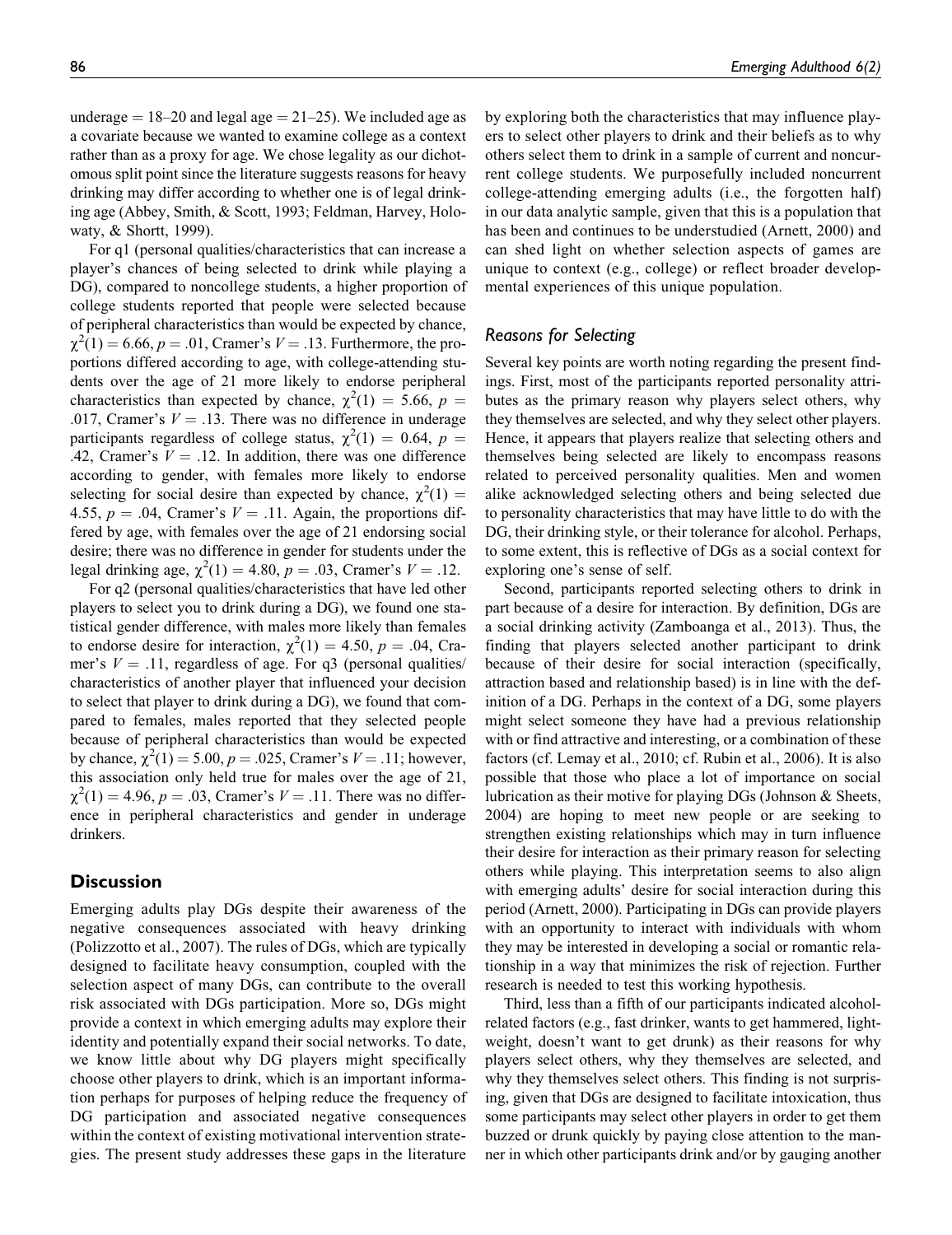player's tolerance for alcohol. These results also fall in line with the qualitative findings reported by Murugiah and Scott (2014), in which participants reported that players could select other players who they perceive as a lightweight drinker. In short, these findings expand our understanding of alcoholrelated perceptions of people in the context of a DG in that some players might run the risk of being selected to consume more alcohol if they are perceived either as a heavyweight or as a lightweight drinker. In the case of a lightweight drinker, she or he could be selected to consume more alcohol than other players and is at risk of experiencing negative alcohol-related consequences, especially if the individual is an inexperienced drinker or gamer or has a low tolerance for alcohol. However, it is also possible that this risk could be overshadowed by other reasons (i.e., personality and desire for interaction) for assigning other players to drink.

Findings about the various reasons why players may select particular people to drink during targeting games may help inform prevention programming about the risks of engaging in DGs. For example, it may be prudent to include in existing personalized feedback interventions information about the dangers of targeting games and potential reasons why one may be selected to drink during these games. This information could also be provided during alcohol prevention components of college orientation programs to help students make more informed choices about engaging in such games. Noncollege-attending emerging adults could receive this same information via social media messages on popular platforms such as Facebook or Twitter. Informing those who play DGs not just of the general risks of heavy drinking associated with targeted games, but also informing them about reasons why players may be targeted could possibly deter involvement in such games and help prevent negative consequences associated with participation in DGs. For example, DG players, especially those inexperienced with DGs, may be surprised to learn of the personal nature of selecting behaviors (i.e., being selected due to perceived personality traits, physical appearance, drinking style, or social reputation). Greater awareness of why they may be frequently assigned drinks during targeting games may encourage targeted game participants to take measures to prevent negative consequences that can result from such games, such as going home with a friend to prevent being taken advantage of sexually by a player who repeatedly assigned drinks to them as a means to "get the clothes off another player" (attraction-based desire for interaction) or to make sexual advances on them (cf. Borsari, 2004; Johnson & Stahl, 2004).

# Demographic Differences and Selecting

There were also a few demographic differences worth noting. Although a small proportion of 21 or above drinking gamers in our sample reported peripheral characteristics as their reasons for why players select others, why they themselves are selected, and why they themselves select other players, there were some demographic differences worth highlighting. Compared to noncurrent college students, a higher percentage of college students reported that people selected them because of peripheral characteristics (e.g., stature, being male). Further, college-attending students over the age of 21 were more likely than students under the age of 21 to endorse peripheral characteristics. Perhaps compared to noncollege-attending emerging adults, current college students play DGs with people they do not know very well (e.g., strangers or casual acquaintances) and may therefore be inclined to select others based primarily on physical attributes and rely on alcohol-related stereotypes to guide their decisions. In contrast, it is possible that noncollegeattending emerging adults play DGs with people they know reasonably well, which may in turn influence their decision to select another participant to drink according to the personality attributes of that particular player. It is unclear why peripheral characteristics differed for those above the age of 21, thus future research should aim to explore age-related stereotypes about people's drinking styles and tolerance levels, which may influence reasons for selecting others to drink during targeting games.

In regard to gender differences in reasons for selecting, a higher percentage of men, regardless of age, reported being selected for social interactions and reported that they themselves select other players based on peripheral characteristics. It is not entirely clear why relative to women, men report being selected for social interactions and thus this should be explored in future research. In regard to selecting others based on peripheral characteristics, it may be that peripheral characteristics, such as group membership (gender) or body parts (breasts), are a proxy for attraction for some male drinking gamers. Thus, future research is needed to examine the possible role that assumptions about attractiveness may play in influencing drinking gamers' decisions to select other participants to consume alcohol.

Overall, we did not find much evidence for group differences in selecting reasons as a function of gender or college student status. Thus, at the broad category level, our preliminary study suggests that these demographic factors may play a limited role when it comes to emerging adults' top reasons for selecting other players or their perceptions as to why other players select them. This may suggest that the reasons emerging adults are selected and select others to play DGs is due to their unique developmental period in which they are exploring their identity and the identities of others through selection due to personality attributes or through their desire for interaction with others for platonic or romantic intentions.

## Limitations and Future Directions

Notwithstanding the large sample and the strength of our findings (i.e., high Cohen's ks), there are a number of study limitations worth noting. First, prior research suggests that individuals tend to have limited insight with respect to their higher order cognitive processes (e.g., motivations for behavior; see Nisbett & Wilson, 1977). In other words, individuals have a tendency to report plausible reasons for why they acted in a particular way that may or may not reflect their true reasons for behaving in that manner. That being said, we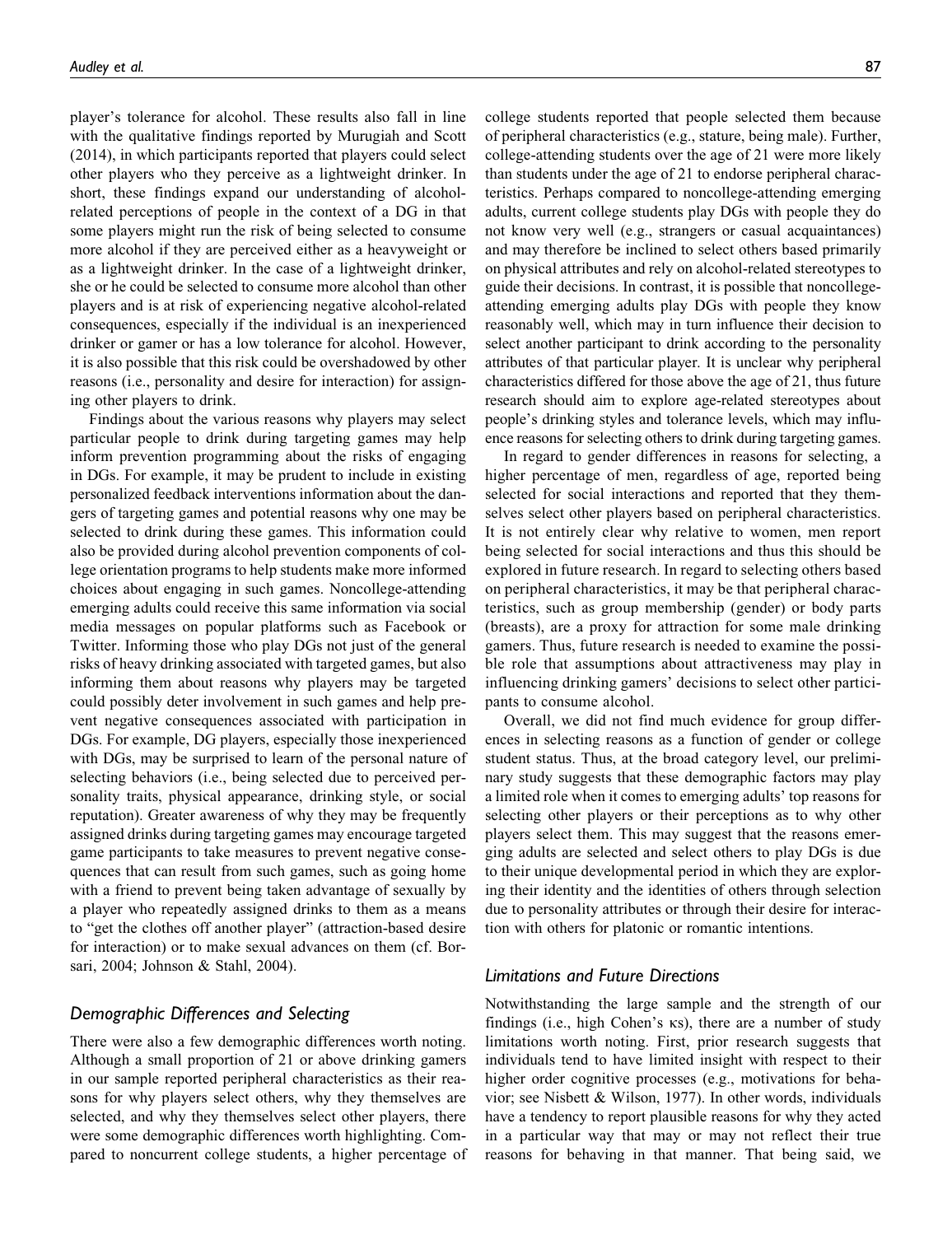acknowledge the potential limitation this poses regarding the veracity of our participants' retrospective reported reasons as to why they select other players themselves or why players and including themselves are selected.

Second, we did not assess the extent to which our participants forced others to consume large amounts of alcohol as a result of selecting behaviors; thus, further research is needed to examine how coercive selecting behaviors can affect other players' risk of heavy alcohol use and negative consequences, such as sexual victimization. Third, it is unclear from our findings how many different reasons an individual may have for selecting others or how many other players she or he selects during a single DG, as we only coded participants' Number 1 response. Research exploring this inquiry would shed light on whether selecting profiles or patterns exist within individuals based on a particular game. Fourth, we did not assess other factors that could possibly influence participants' decisions to select others, such as how familiar they are with the other players and the specific players that they are selecting as well as those who are selecting them. Fifth, we recognize that there are cultural differences around alcohol use across different colleges and regions of the United States; thus, future research on DG behaviors that use MTurk or multisite college samples should account for these potential confounds in their analyses. Sixth, we recognize the ambiguity regarding the term noncurrent college student to the extent that we did not differentiate those who have attended college at any point in their lives from those who have never attended; thus, future research with noncollege-attending emerging adults (i.e., the forgotten half; Arnett, 2000) should consider this measurement issue. In addition, future research should examine among adolescent and adult DG players whether selection reasons are indeed developmental or an artifact of the social nature of DGs. We were also not able to examine our qualitative responses according to the type of DG played. Therefore it is important that future research on selecting behaviors explore the specific type of DG that was played.

A competition category unexpectedly emerged, which was informative in that drinking gamers provided responses which seem to suggest that some participants have their own set of criteria for selecting who they would prefer to play with (e.g., someone who is coordinated, has good aim) or against (e.g., someone who is uncoordinated, the person lacks focus). However, the emergence of this category also suggests that perhaps we could have been clearer that we were interested only in "targeted games" in our open-ended questions. In particular, we could have first asked participants to report whether or not they participated in targeted games (see LaBrie, Ehret, & Hummer, 2013) in the past month by providing a definition of such games and then restricted our open-ended questions to those who indicated having played one or more of these games at least once within this time period. Nonetheless, the unexpected responses we categorized as competition reasons not only highlight the need to closely bear in mind that targeted games are one of several different categories of DGs, but also that researchers could examine the nature of group dynamics among those who play competitive types of games.

Finally, because of the breadth of participants' responses, we used broad codes when coding our data for reliability. This approach, although necessary, limited our ability to examine finer differences within codes, such as examining positive personality qualities (e.g., funny) versus negative ones (e.g., cocky). It also limited our ability to uncover differences among gender and college status, as the differences may lie in the finer codes.

# **Conclusions**

Despite the aforementioned limitations, the present study contributes to the DGs literature by bringing to light the various reasons that may influence people to select participants to drink while playing DGs. We hope that researchers will build upon our preliminary exploratory findings and work toward furthering our understanding of the perceived personality and social interaction forces that underlie emerging adults' reasons for selecting another player to drink in the context of a targeted DG. These endeavors will help researchers better understand the proximal factors that could potentially make DGs, particularly targeted types of games, an especially risky drinking practice among emerging adults.

#### Acknowledgments

The authors would like to thank Byron L. Zamboanga for granting us permission to use the qualitative data for this study and also for his editorial assistance during the initial drafts.

#### Author Contribution

S. Audley contributed to acquisition, analysis, and interpretation; drafted the manuscript; critically revised the manuscript; gave final approval; and agrees to be accountable for all aspects of work ensuring integrity and accuracy. K. Grenier contributed to analysis and interpretation, critically revised the manuscript, and agrees to be accountable for all aspects of work ensuring integrity and accuracy. J. L. Martin contributed to interpretation, critically revised the manuscript, and agrees to be accountable for all aspects of work ensuring integrity and accuracy. G. Ramos contributed to interpretation, critically revised the manuscript, and agrees to be accountable for all aspects of work ensuring integrity and accuracy.

### Declaration of Conflicting Interests

The authors declared no potential conflicts of interest with respect to the research, authorship, and/or publication of this article.

#### Funding

The authors received no financial support for the research, authorship, and/or publication of this article.

#### Note

1. We found no statistical differences in typical alcohol consumption, frequency of drinking games (DG) participation, typical amount of alcohol consumed while playing, and negative DG consequences as a function of college type (i.e., 2-year or 4-year college). We also found similar null effects for college type in our qualitative analyses.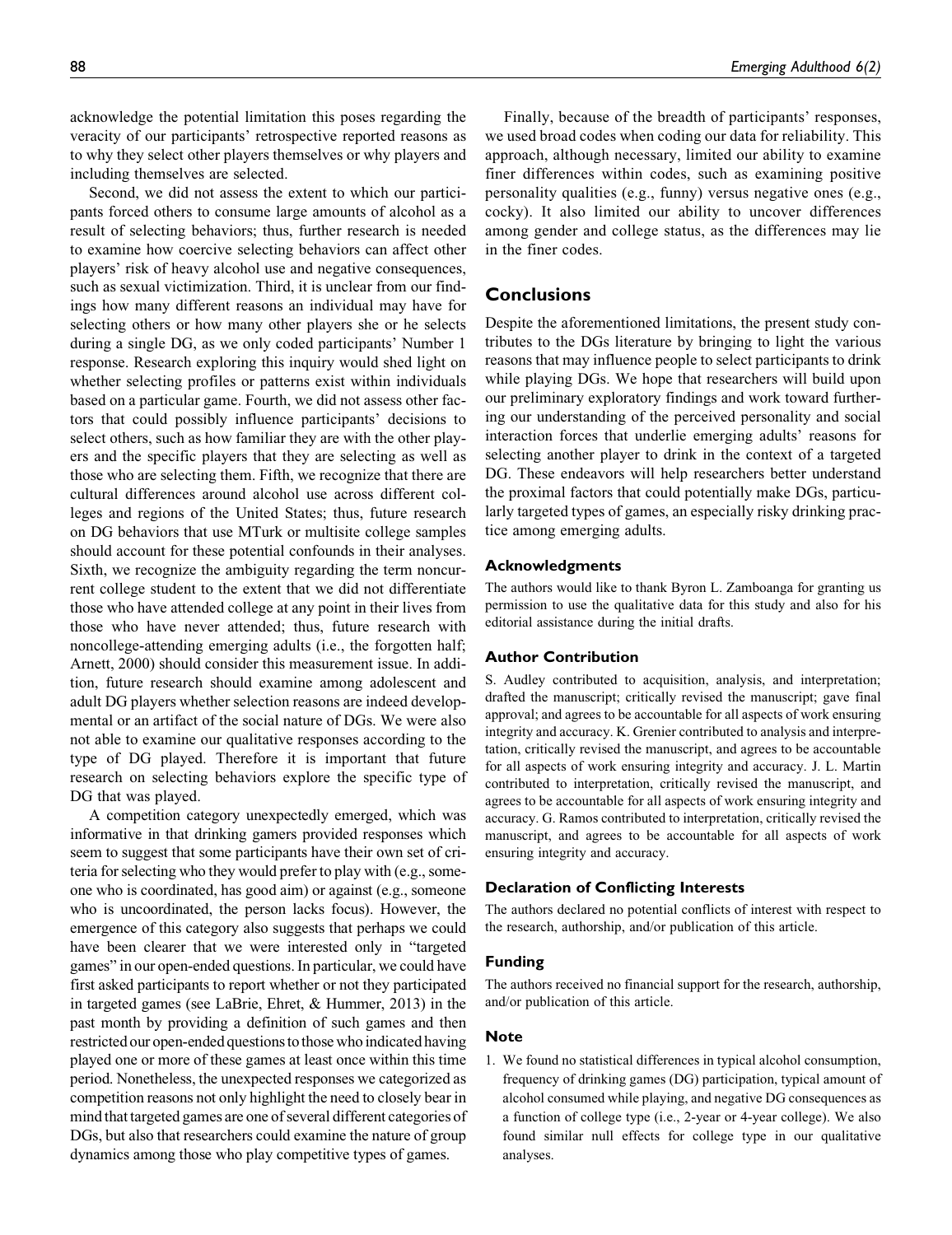#### References

- Abbey, A., Smith, M. J., & Scott, R. O. (1993). The relationship between reasons for drinking alcohol and alcohol consumption: An interactional approach. Addictive Behaviors, 18, 659–670.
- Andrews, J. A., & Westling, A. (2016). Substance use in emerging adulthood. In J. J. Arnett (Ed.), The Oxford handbook of emerging adulthood (pp. 521-542). New York, NY: Oxford University Press.
- Arnett, J. J. (2000). Emerging adulthood: A theory of development from the late teens through the twenties. American Psychologist, 55, 469–480. doi:10.1037//0003-066X.55.5.469
- Arnett, J. J. (2005). The developmental context of substance use in emerging adulthood. Journal of Drug Issues, 35, 235-254.
- Borsari, B. (2004). Drinking games in the college environment: A review. Journal of Alcohol and Drug Education, 48, 29–51.
- Buhrmester, M., Kwang, T., & Gosling, S. D. (2011). Amazon's Mechanical Turk: A new source of inexpensive, yet high-quality, data? Perspectives on Psychological Science, 6, 3–5. doi:10. 1177/1745691610393980
- Chi, M. T. (1997). Quantifying qualitative analyses of verbal data: A practical guide. The Journal of the Learning Sciences, 6, 271–315. doi:10.1207/s15327809jls0603\_1
- Collins, W. A., & Madsen, S. D. (2006). Personal relationships in adolescence and early adulthood. In A. L. Vangelisti, D. Perlman, & A. Vangelisti (Eds.), The Cambridge handbook of personal relationships (pp. 191–209). New York, NY: Cambridge University Press.
- Cooper, M. L., Kuntsche, E., Levitt, A., Barber, L. L., & Wolf, S. (2015). Motivational models of substance use: A review of theory and research on motives for using alcohol, marijuana, and tobacco. In K. J. Sher (Ed.), The Oxford handbook of substance use disorders (Vol. 1, pp. 1–53). New York, NY: Oxford University Press. doi:10.1093/oxfordhb/9780199381678.013.017
- Dijkstra, J. K., Cillessen, A. H., Lindenberg, S., & Veenstra, R. (2010). Basking in reflected glory and its limits: Why adolescents hang out with popular peers. Journal of Research on Adolescence, 20, 942–958. doi:10.1111/j.1532-7795.2010.00671.x
- Fairlie, A. M., Maggs, J. L., & Lanza, S. T. (2015). Prepartying, drinking games, and extreme drinking among college students: A dailylevel investigation. Addictive Behaviors, 42, 91–95. doi:10.1016/j. addbeh.2014.11.001
- Feldman, L., Harvey, B., Holowaty, P., & Shortt, L. (1999). Alcohol use beliefs and behaviors among high school students. Journal of Adolescent Health, 24, 48–58.
- Fiske, S. T. (1993). Social cognition and social perception. Annual Review of Psychology, 44, 155–194. doi:10.1146/annurev.ps.44. 020193.001103
- Green, T. A., & Grider, S. A. (1990). Reversal of competence in drinking games. Play and Culture, 3, 117–132.
- Grossbard, J., Geisner, I. M., Neighbors, C., Kilmer, J. R., & Larimer, M. E. (2007). Are drinking games sports? College athlete participation in drinking games and alcohol-related problems. Journal of Studies on Alcohol and Drugs, 68, 97–105.
- Harris, A. R., & Walton, M. D. (2009). "Thank you for making me write this." Narrative skills and the management of conflict in

urban schools. The Urban Review, 41, 287–311. doi:10.1007/ s11256-008-0109-7

- Johnson, T. J., & Sheets, V. L. (2004). Measuring college students' motives for playing drinking games. Psychology of Addictive Behaviors, 18, 91–99. doi:10.1037/0893-164X.18.2.91
- Johnson, T. J., & Stahl, C. (2004). Sexual experiences associated with participation in drinking games. The Journal of General Psychology, 131, 304–320.
- Kilmer, J. R., Cronce, J.M., & Logan, D. E. (2014). "Seems I'm not alone at being alone": Contributing factors and interventions for drinking games inthe college setting. The American Journal of Drug and Alcohol Abuse, 40, 411–414. doi:10.3109/00952990.2014.930150
- LaBrie, J. W., Ehret, P. J., & Hummer, J. F. (2013). Are they all the same? An exploratory, categorical analyses of drinking game types. Addictive Behaviors, 38, 2133–2139. doi:10.1016/j.addbeh. 2012.12.002
- Lemay, E. P., Clark, M. S., & Greenberg, A. (2010). What is beautiful is good because what is beautiful is desired: Physical attractiveness stereotyping as projection of interpersonal goals. Personality and Social Psychology Bulletin, 36, 339–353. doi:10.1177/0146167 209359700
- Merrill, J. E., & Carey, K. B. (2016). Drinking over the lifespan: Focus on college ages. Alcohol Research: Current Reviews, 38, 103–114.
- Morse, J. M. (1995). The significance of saturation. Qualitative Health Research, 5, 147–149.
- Murugiah, S., & Scott, J. (2014). Drinking games participation among female students at a regional Australian university. Journal of Ethnicity in Substance Abuse, 13, 139–157. doi:10.1080/15332640.2014.892462
- Nisbett, R. E., & Wilson, T. D. (1977). Telling more than we can know: Verbal reports on mental processes. Psychological Review, 84, 231–259. doi:19.1037/0033-295X.83.3.231
- Nosek, B. A., Smyth, F. L., Hansen, J. J., Devos, T., Lindner, N. M., Ranganath, K. A., ... Banaji, M. R. (2007). Pervasiveness and correlates of implicit attitudes and stereotypes. European Review of Social Psychology, 18, 36–88. doi:10.1080/10463280701489053
- Paolacci, G., & Chandler, J. (2014). Inside the Turk: Understanding Mechanical Turk as a participant pool. Current Directions in Psychological Science, 23, 184–188. doi:10.1177/0963721414531598
- Pedersen, E. R., & LaBrie, J. W. (2006). Drinking game participation among college students: Gender and ethnic implications. Addictive Behaviors, 31, 2105–2115. doi:10.1016/j.addbeh.2006.02.003
- Polizzotto, M. N., Saw, M. M., Tjhung, I., Chua, E. H., & Stockwell, T. R. (2007). Fluid skills: Drinking games and alcohol consumption among Australian university students. Drug and Alcohol Review, 26, 469–475. doi:10.1080/09595230701494374
- Rubin, K. H., Bukowski, W. M., & Parker, J. G. (2006). Peer interactions, relationships, and groups. In W. Damon, R. M. Lerner, & (Series Eds.) N. Eisenberg (Vol. Ed.), Handbook of child psychology, Volume 3. Social, emotional, and personality development (6th ed., pp. 571–645). New York, NY: Wiley.
- Saldaña, J. (2015). The coding manual for qualitative researchers. London, England: Sage.
- Syed, M., & Nelson, S. C. (2015). Guidelines for establishing reliability when coding narrative data. Emerging Adulthood, 3, 375–386. doi:10.1177/2167696815587648